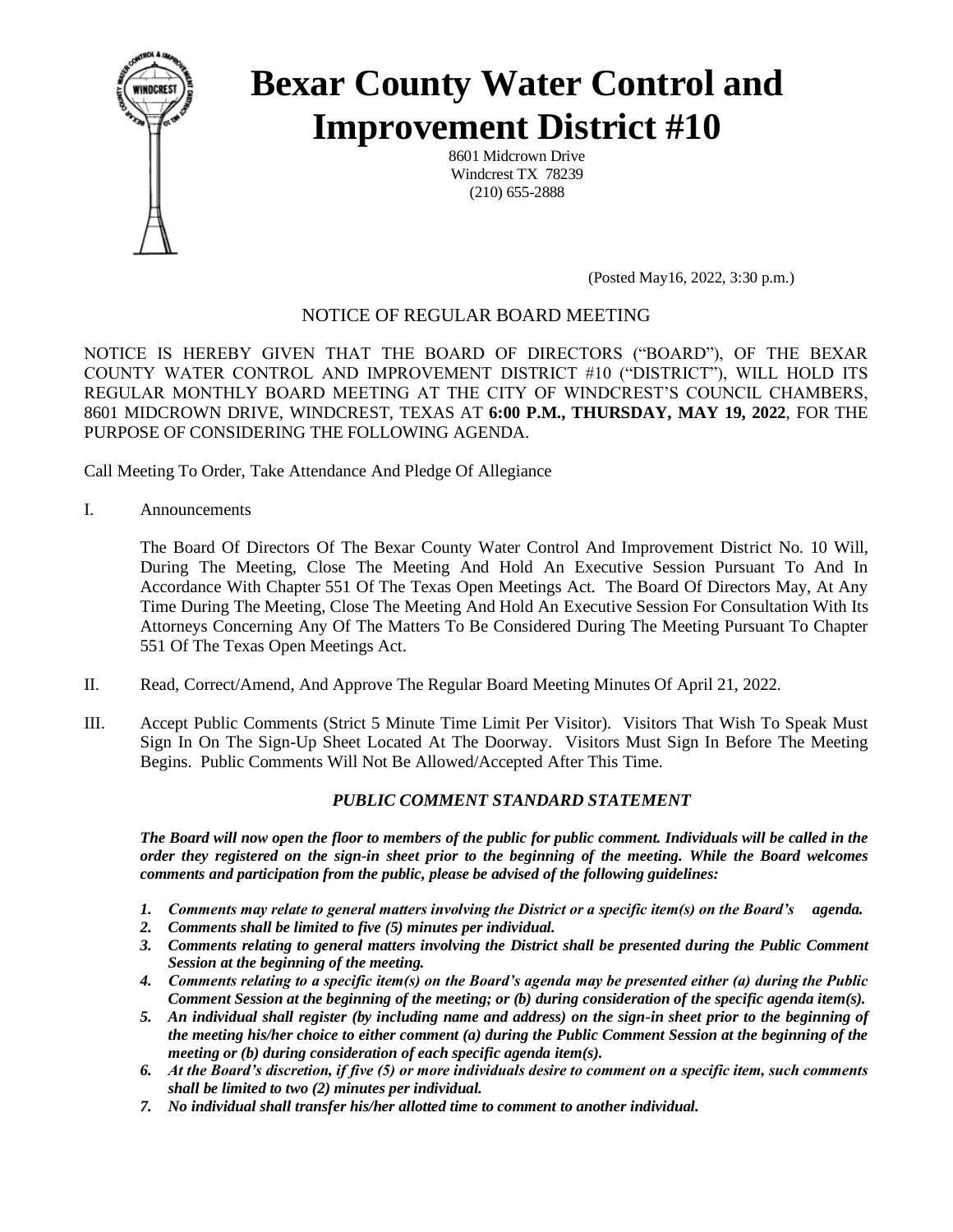- *8. If (a) an individual needs a translator to translate his/her public comments, and (b) the Board is not providing translation equipment that allows the Board to hear translated public comments simultaneously, the comments of an individual using a translator shall be limited to ten (10) minutes per individual.*
- *9. Comments should be directed to the entire Board and not to one individual member of the Board.*
- *10. The Board strives to maintain open, courteous and respectful communications with the public. Please extend the same courtesy to the Board when addressing your comments.*
- *11. While individuals are free to express their opinions, whether positive or critical of any act, omission, policy, procedure, program, or service of the District and/or the Board, the Board does expect that all individuals shall exercise decorum during the conduct of the meeting. Any individual engaging in disruptive behavior, including shouting, the use of vulgar language or gestures, or derogatory comments and statements intended to incite a breach of the peace, and/or preventing, interfering, or otherwise obstructing a lawfully called meeting, may be asked to leave the meeting.*

*Pursuant to Section 551.042 of the Texas Open Meetings Act, the Board may not deliberate or decide on any inquiry or concern raised by a member of the public or member of the Board that has not been posted on the agenda. The Board may, however, consider a proposal to place the subject on the agenda for a future meeting, or respond to a question presented to the Board if the response is limited to either a statement of specific factual information or a recitation of existing policy.*

#### IV. CONSENT ITEMS

A.The Board Will Deliberate And May Take Action On A Resolution Ratifying The District General Manager's Payment To Ferguson Waterworks In The Amount Of \$237.49 For The Purchase Of Parts and Supplies To Be Used In The Water Line Crossings On Windrock Drive In Connection With The Installation Of New Water Lines On Windrock Drive That Will Become Part Of The District's Water Utility System And Which Is Included In The District's 2021-2022 Capital Improvements Plan. *(BCWCID10 CIP)*

B. The Board Will Deliberate And May Take Action On A Resolution Ratifying The District General Manager's Payment To Ferguson Waterworks In The Amount Of \$9,620.54 For The Purchase Of Parts and Supplies To Be Used In The Water Line Crossings On Windrock Drive In Connection With The Installation Of New Water Lines On Windrock Drive That Will Become Part Of The District's Water Utility System And Which Is Included In The District's 2021-2022 Capital Improvements Plan. *(BCWCID10 CIP)*

C. The Board Will Deliberate And May Take Action On A Resolution Ratifying The District General Manager's Payment To NETRO Company In The Amount Of \$29,230.00 For Completed Contract Labor In Connection With The Excavation Of The Water Line Crossings on Windrock Drive And The Installation Of New Water Lines On Windrock Drive That Will Become Part Of The District's Water Utility System And Which Is Included In The District's 2021-2022 Capital Improvements Plan. *(BCWCID10 CIP)*

D. The Board Will Deliberate And May Take Action On A Resolution Ratifying The District General Manager's Payment To MMM Beckmann Quarry San Antonio In The Amount Of \$517.59 For The Purchase Of Shadrock Materials To Be Used In The Water Line Crossings On Windrock Drive In Connection With The Installation Of New Water Lines On Windrock Drive That Will Become Part Of The District's Water Utility System And Which Is Included In The District's 2021-2022 Capital Improvements Plan. *(BCWCID10 CIP)*

E. The Board Will Deliberate And May Take Action On A Resolution Ratifying The District General Manager's Payment To Sunbelt Rentals In The Amount Of \$2,459.65 For The Rental Of A Trench Roller To Be Used For Leveling And Compacting The Trench For The Water Line Crossings On Windrock Drive For The Installation Of New Water Lines On Windrock Drive That Will Become Part Of The District's Water Utility System And Which Is Included In The District's 2021-2022 Capital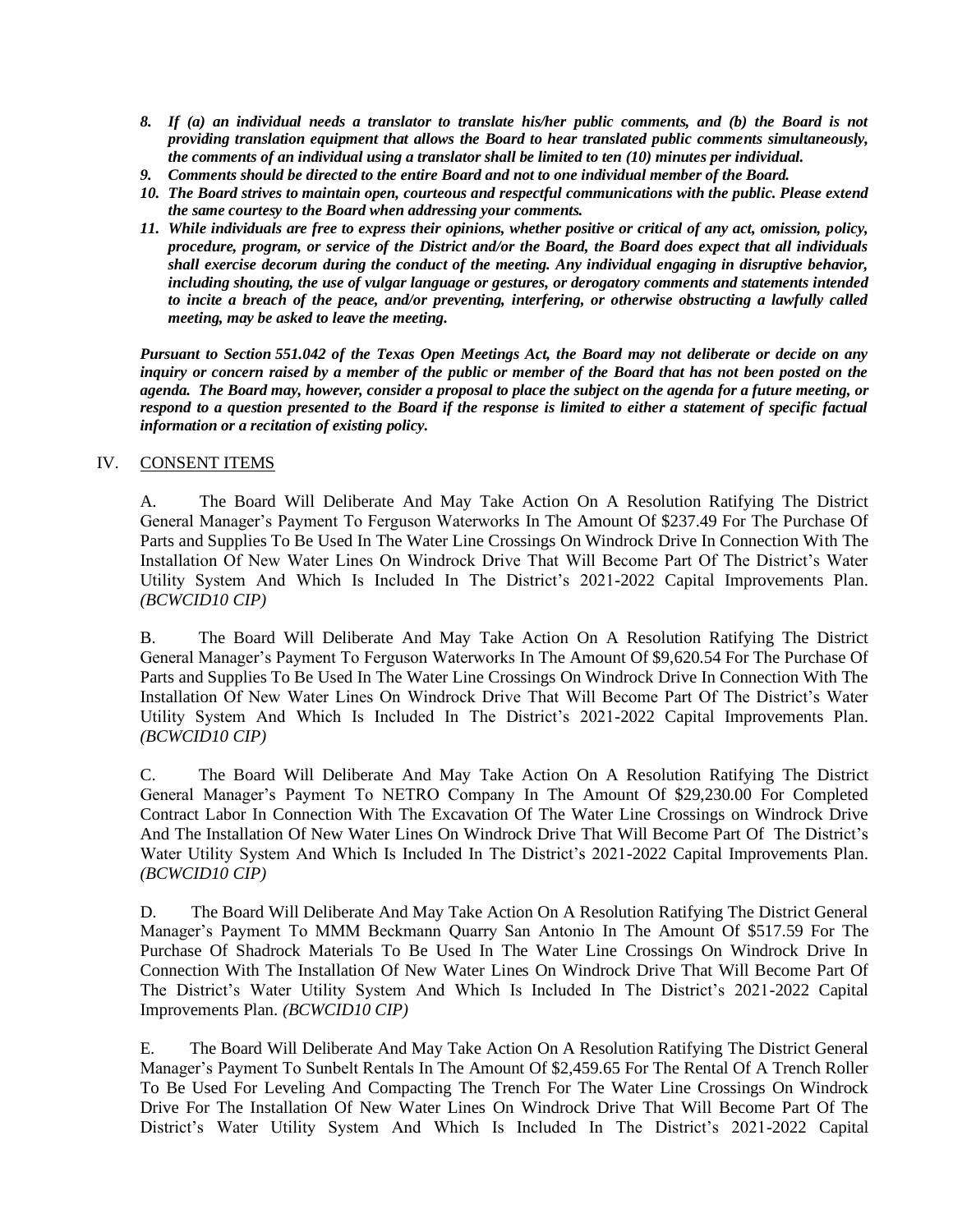Improvements Plan. *(BCWCID10 CIP)*

F. The Board Will Deliberate And May Take Action On A Resolution Ratifying The District General Manager's Payment To Sunbelt Rentals In The Amount Of \$2,238.39 For The Rental Of A Mini Excavator To Be Used For Excavation Of The Water Line Crossings On Windrock Drive For The Installation Of New Water Lines On Windrock Drive That Will Become Part Of The District's Water Utility System And Which Is Included In The District's 2021-2022 Capital Improvements Plan. *(BCWCID10 CIP)*

G.The Board Will Deliberate And May Take Action On A Resolution Ratifying The District General Manager's Payment To United Rentals In The Amount Of \$983.60 For Rental Of Equipment To Be Used For The Excavation Of The Water Line Crossings On Windrock Drive For The Installation Of New Water Lines On Windrock Drive That Will Become Part Of The District's Water Utility System And Which Is Included In The District's 2021-2022 Capital Improvements Plan. *(BCWCID10 CIP)*

H. The Board Will Deliberate And May Take Action On A Resolution Ratifying The District General Manager's Payment To Water Well Services In The Amount Of \$2,110.00 For The Purchase Of Parts and Supplies To Repair The District's Well #3 That Is Part Of The District's Water Utility System And Which Is Included In The District's 2021-2022 Capital Improvements Plan. *(BCWCID10 CIP)*

I. The Board Will Deliberate And May Take Action On A Resolution Ratifying The District General Manager's Payment To Blue 42, LLC In The Amount Of \$21,570.50 For Completed Contract Labor In Connection With The Excavation Of The Water Line Crossings on Windrock Drive And The Installation Of New Water Lines On Windrock Drive That Will Become Part Of The District's Water Utility System And Which Is Included In The District's 2021-2022 Capital Improvements Plan. *(BCWCID10 CIP)*

J. The Board Will Deliberate And May Take Action On A Resolution Ratifying The District General Manager's Payment To R.L. Jones In The Amount Of \$30,500.00 For Completed Contract Labor In Connection With The Excavation Of The Water Line Crossings on Windrock Drive And The Installation Of New Water Lines On Windrock Drive That Will Become Part Of The District's Water Utility System And Which Is Included In The District's 2021-2022 Capital Improvements Plan. *(BCWCID10 CIP)*

#### V. ITEMS FOR INDIVIDUAL CONSIDERATION:

A. Presentation By The District's General Manager And The District's Engineer Regarding The District's 2021 And 2022 Capital Improvements Plan; And Board Deliberation Regarding The District's 2021 And 2022 Capital Improvements Plan.

B. The Board Will Discuss And Receive An Update On The Action That The District General Manager Has Done Regarding The Loss Of Power At City Hall During The February 3, 2022 Freeze Causing The District's SCADA System To Become Disabled At A Critical Time, And May Take Action On Available Options To Prevent Future Losses Of Power At City Hall And The Disabling Of The District's SCADA System.

#### VI. BRIEFING SESSION

A. Statement Of Operations And Investment Report. Summary Of Income And Expenses For Previous Month. In-Depth Report On Areas That Experienced Significantly Higher Or Lower Levels Than Expected. Update On Investments, Including Balances, Rates Of Return, Maturity Dates, And Market Conditions.